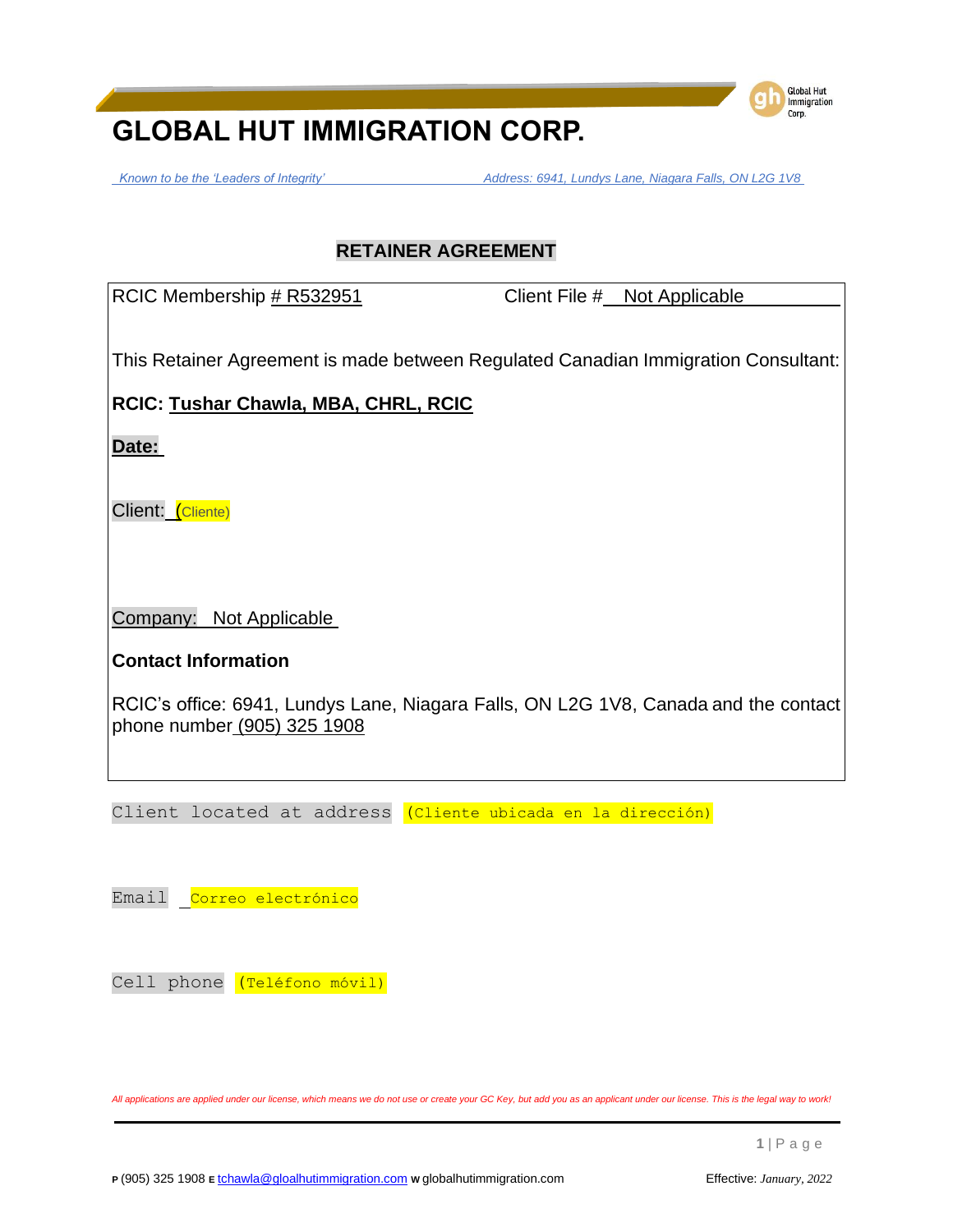

 *Known to be the 'Leaders of Integrity' Address: 6941, Lundys Lane, Niagara Falls, ON L2G 1V8*

WHEREAS the RCIC and the Client wish to enter into a written agreement which contains the agreed upon terms and conditions upon which the RCIC will provide his/her services to the Client.

AND WHEREAS the RCIC is a member of The College of Immigration and Citizenship Consultants (the "Council"), the regulator in Canada for immigration consultants; IN CONSIDERATION of the mutual covenants contained in this Agreement, the parties agree as follows:

### **1. Definitions**

The terms "Client", "Council" and "Disbursement" shall have the meaning given to such terms in the Retainer Agreement Regulation and By-law of the Council.

### **2. RCIC Responsibilities and Commitments**

The Client asked the RCIC, and the RCIC has agreed, to act for the Client in the matter of *(refer to highlighted text under global hut immigration fee structure on this agreement)*

### **3. Client Responsibilities and Commitments**

3.1 The Client must provide, upon request from the RCIC:

-All necessary documentation in English or translated in English

- 3.2 The Client understands that he/she must be accurate and honest in the information he/she provides and that any inaccuracies may void this Agreement, or seriously affect the outcome of the application or the retention of any status he/she may obtain. The RCIC's obligations under the Retainer Agreement are null and void if the Client knowingly provides any inaccurate, misleading or false material information. The Client's financial obligations remain.
- 3.3 In the event Immigration, Refugee and Citizenship Canada (IRCC) or Employment and Social Development Canada (ESDC) should contact the Client directly, the Client is instructed to notify the RCIC immediately.
- 3.4 The Client is to immediately advise the RCIC of any change in the marital, family, or civil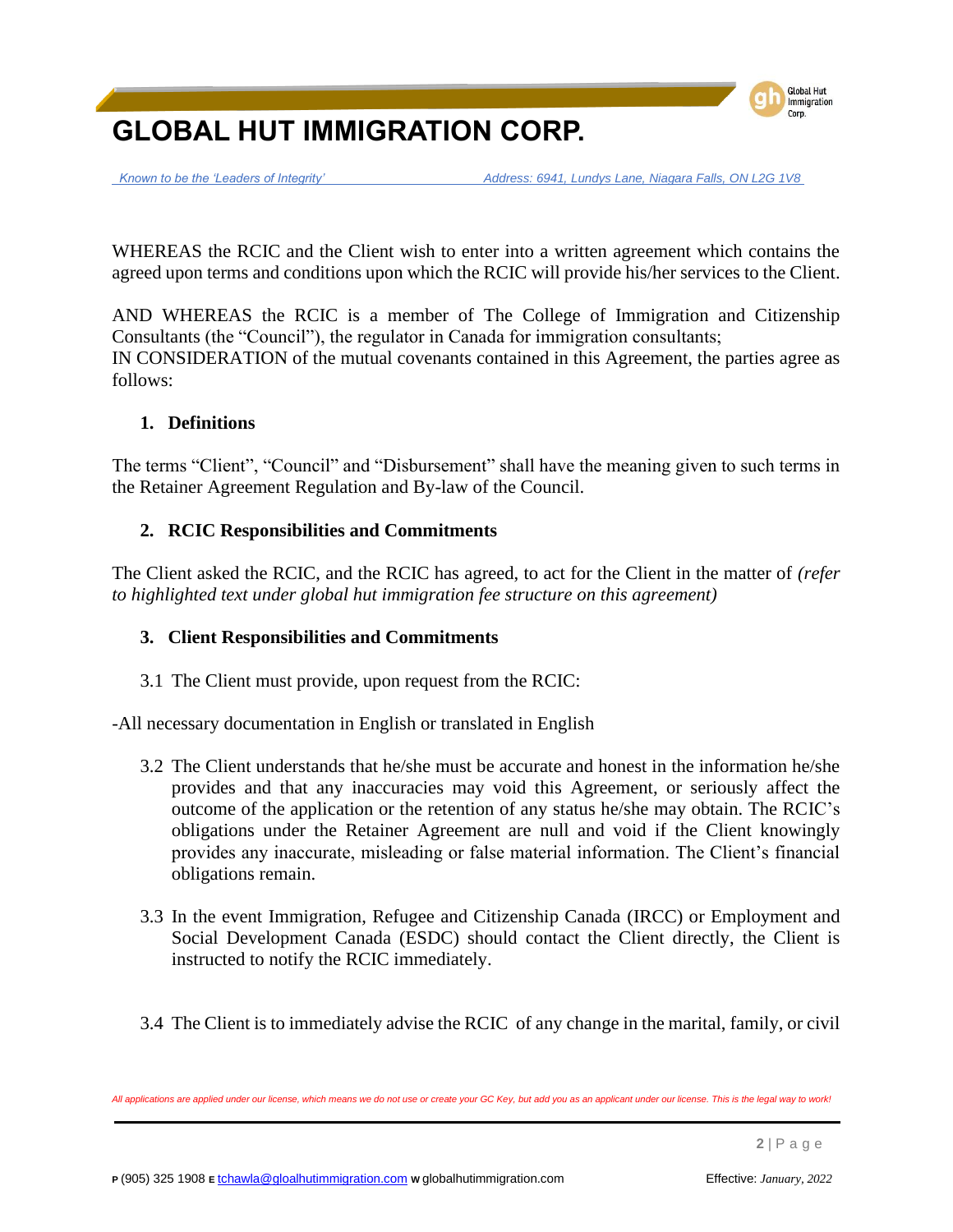

 *Known to be the 'Leaders of Integrity' Address: 6941, Lundys Lane, Niagara Falls, ON L2G 1V8*

status or change of physical address or contact information for any person included in the application.

3.5 In the event of a Joint Retainer Agreement, the Clients agree that RCIC may share information among all clients, as required. Furthermore, if a conflict develops that cannot be resolved, the RCIC cannot continue to act for both or all of the Clients and may have to withdraw completely.

### **4. Billing method**

The Client will be billed by a **flat fee**. The details of this billing method are as follows:

### **5. Payment Terms, Stages and Conditions**

First invoice will be issued and due immediately, which is usually half of total fee known as stage 1. Once the final submission is made, at that time, balance of our fee will be invoiced, known as stage 2.

### **\*Estimated dates of completion**

| Stage 1 | By date: | 5 Business Days  |
|---------|----------|------------------|
| Stage 2 | By date" | 10 Business Days |

\*The above dates are an estimate only and are subject to change due to the nature of the work that requires many documents, forms completed by applicant, 3<sup>rd</sup> party, etc.

\*Government fee is subject to change in accordance to any increase the Government fee that is introduced while preparation of the file. When this happens, the client will be paying any difference on the actual fee paid to current fee rate on applications to IRCC or ESDC or OINP.

### **Application scope**

Each application is fully supported from data entry, to be able to provide sample letters, and customized affidavit, where applicable, etc. for files. 1<sup>st</sup> stage usually consist of data entry resulting in having application go live online. 2nd stage is in motion to finish to submit final.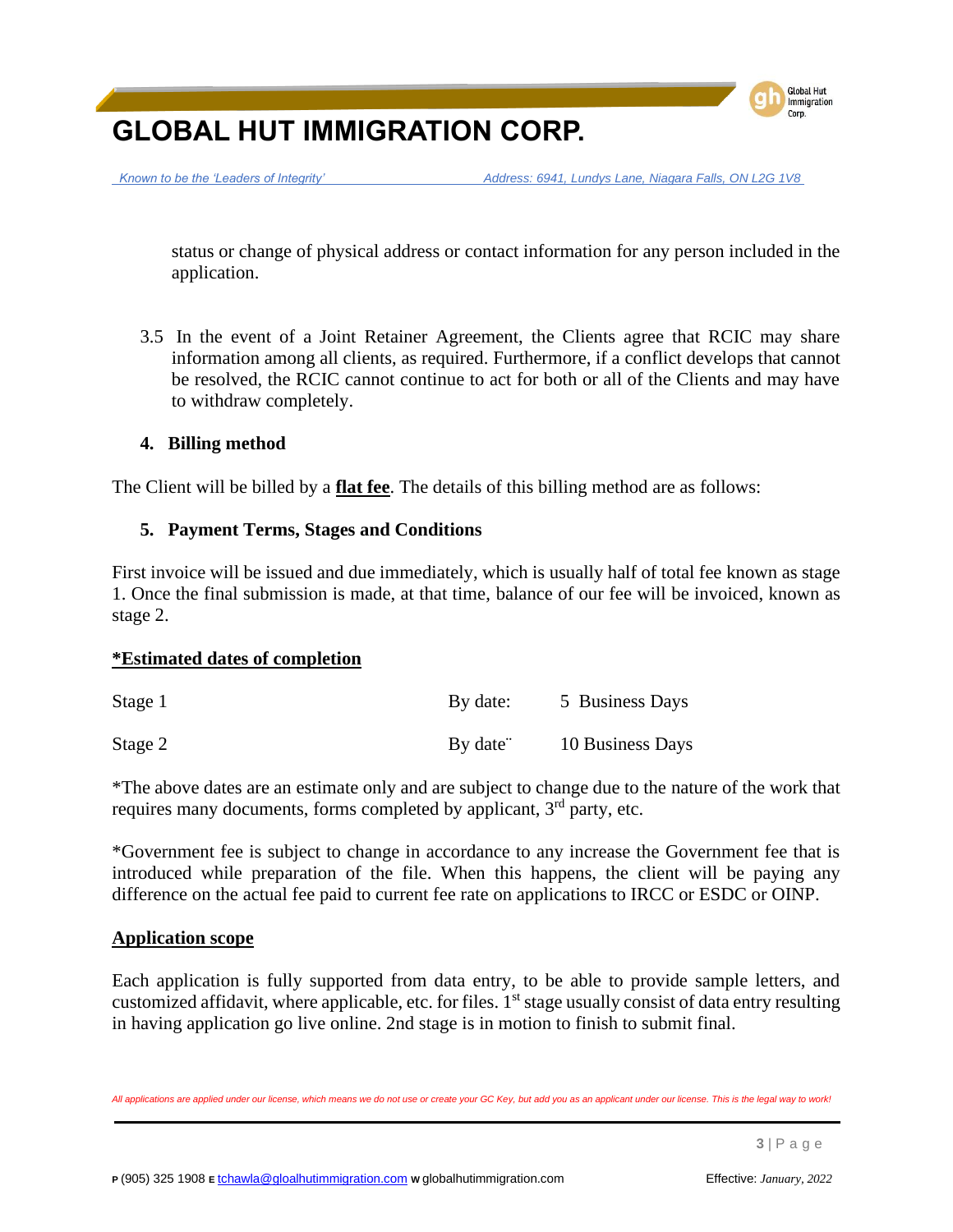

 *Known to be the 'Leaders of Integrity' Address: 6941, Lundys Lane, Niagara Falls, ON L2G 1V8*

### **GOVERNMENT FEE STRUCTURE**

| A. Temporary residence                |       |
|---------------------------------------|-------|
| 1. Work permit (including extensions) | \$155 |
| 2. Bio-metrics                        | \$85  |

## **GLOBAL HUT IMMIGRATION PROFESSIONAL FEE**

| Total cost (excluding tax)<br><b>Taxes</b><br>Total with taxes                   | \$0.00<br>\$0.00<br>\$0.00 |
|----------------------------------------------------------------------------------|----------------------------|
| <b>GOVERNMENT FEE</b>                                                            |                            |
| Employer is paying for each applicant the IRCC Government fee, no cost to worker | \$240                      |

Refer to government fee table, and global hut immigration fee table with above numbers that applies for the program application, and the applicable Government fee!

#### **(CRA# 783297930RC0001)**

### **6. Payment Schedule**

Deposit (signing of contract):  $$0.00$ 

Balance (time of filing): \$ 0.00

Currency Canadian

### **7. Refund Policy**

The Client acknowledges that the granting of a visa or status and the time required for processing this application is at the sole discretion of the government and not the RCIC. Furthermore, the Client acknowledges that fees are not refundable in the event of an application refusal.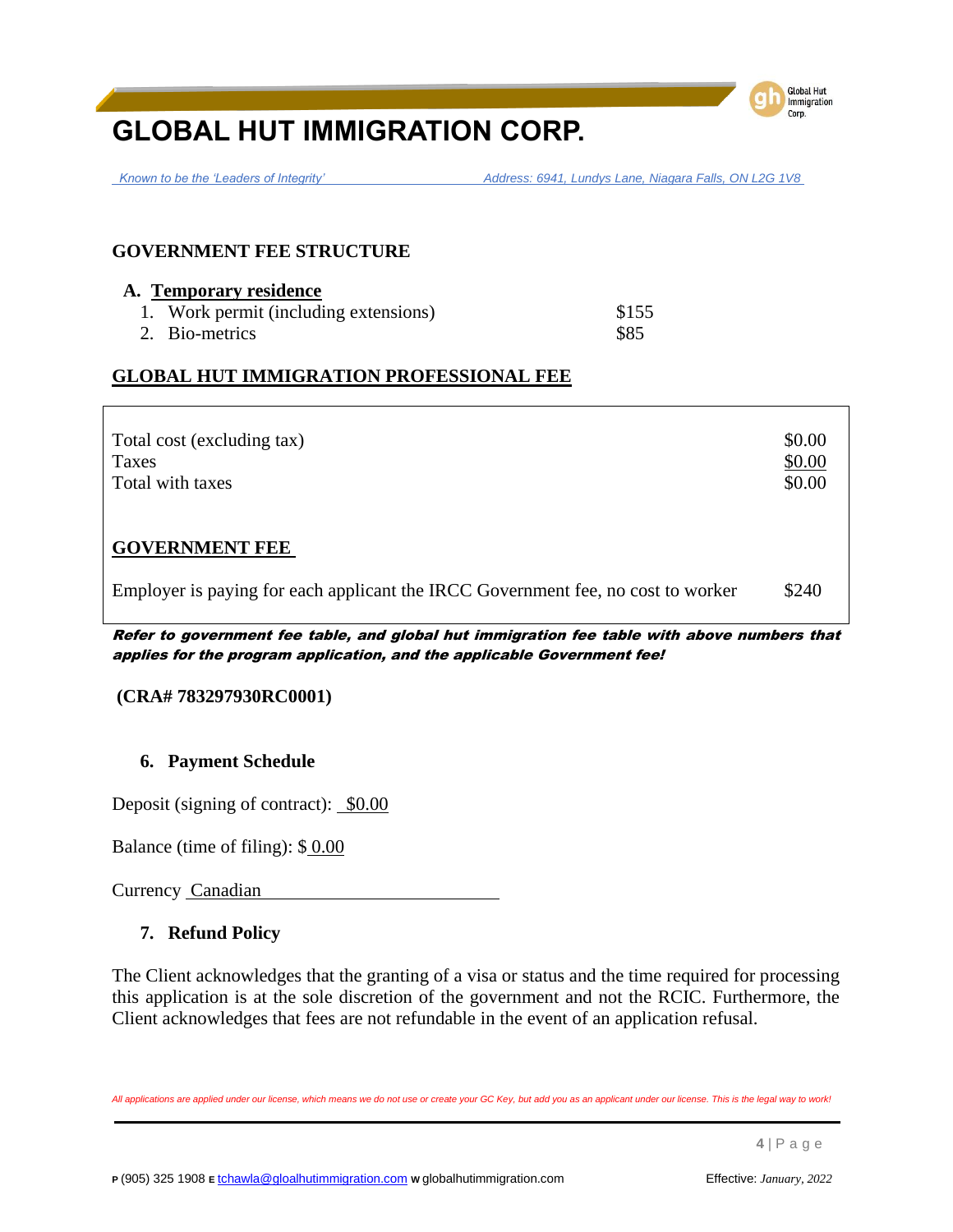

 *Known to be the 'Leaders of Integrity' Address: 6941, Lundys Lane, Niagara Falls, ON L2G 1V8*

If, however, the RCIC or professional staff do not complete the tasks identified under section 2 of this agreement, the RCIC will refund part or all of the professional fees collected provided it meets the refund policy of Global Hut Immigration Corp. and unused fee does exists, the unused fee will be refunded in the form of bank transfer or a cheque payable to the Client.

### **8. Dispute Resolution Related to the Code of Professional Ethics**

In the event of a dispute related to the Code of Professional Ethics, the Client and RCIC are to make every effort to resolve the matter between the two parties. In the event a resolution cannot be reached, the Client is to present the complaint in writing to the RCIC and allow the RCIC 10 business days to respond to the Client. In the event the dispute is still unresolved, the Client may follow the complaint and discipline procedure outlined by the Council on [https://college-ic.ca/?](https://college-ic.ca/) under the heading "File a Complaint".

NOTE: All complaint forms must be signed CICC Contact Information: The College of Immigration and Citizenship Consultants (CICC) 5500 North Service Rd, Suite 1002 Burlington, ON L7L 6W6 Toll free: 1-877-836-7543

### **9. Confidentiality**

All information and documentation reviewed by the RCIC, required by IRCC and all other governing bodies, and used for the preparation of the application will not be divulged to any third party, other than agents and employees, without prior consent, except as demanded by law. The RCIC, and all agents and employees of RCIC, are also bound by the confidentiality requirements of Article 8 of the Code of Professional Ethics.

The Client agrees to the use of electronic communication and storage of confidential information. The RCIC will use his/her best efforts to maintain a high degree of security for electronic communication and information storage.

### **10. Force Majeure**

The RCIC's failure to perform any term on this Retainer Agreement, as a result of conditions beyond his/her control such as, but not limited to, governmental restrictions or subsequent legislation, war, strikes, or acts of God, shall not be deemed a breach of this Agreement.

### **11. Change Policy**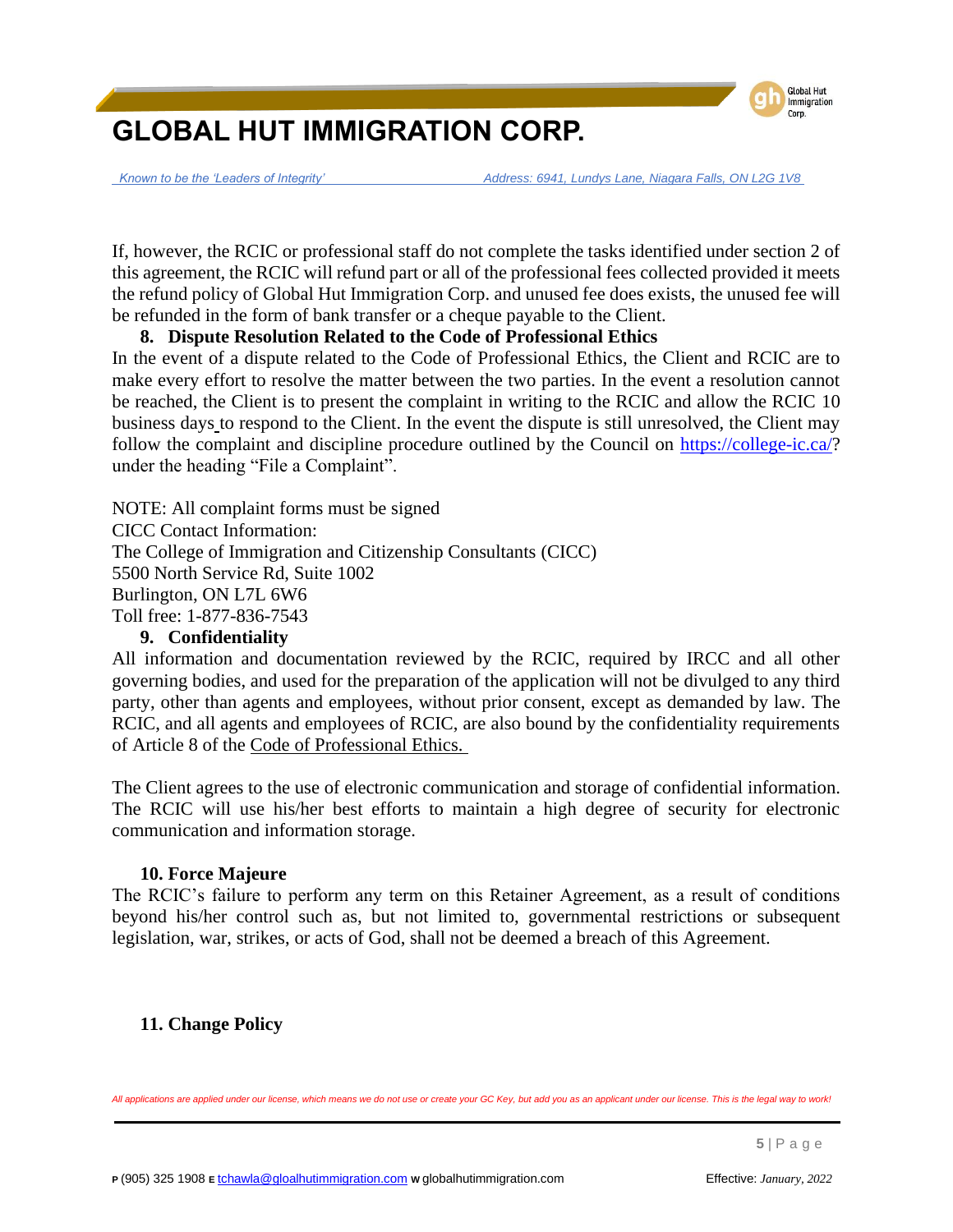

 *Known to be the 'Leaders of Integrity' Address: 6941, Lundys Lane, Niagara Falls, ON L2G 1V8*

The Client acknowledges that if the RCIC is asked to act on the Client's behalf on matters other than those outlined above in this Agreement, or because of a material change in the Client's circumstances, or because of material facts not disclosed at the outset of the application, or because of a change in government legislation regarding the processing of immigration or citizenship related applications, the Agreement can be modified accordingly.

### **12. Termination**

- 12.1 This Agreement is considered terminated upon completion of tasks identified under section 2 of this agreement.
- 12.2 This Agreement is considered terminated if material changes occur to the Client's application or eligibility, which make it impossible to proceed with services detailed in section 2 of this Agreement

### **13. Discharge or Withdrawal of Representation**

- 13.1 The Client may discharge representation and terminate this Agreement, upon writing, at which time any outstanding fee or Disbursements will be refunded by the RCIC to the Client/any outstanding fees or Disbursements will be remitted by the Client to the RCIC.
- 13.2 Pursuant to Article 11 of the Code of Professional Ethics, the RCIC may withdraw representation and terminate this Agreement, upon writing, provided withdrawal does not cause prejudice to the Client, at which time any outstanding fees or Disbursements will be refunded by the RCIC to the Client/any outstanding fees or Disbursements will be remitted by the Client to the RCIC.

### **14. Governing Law**

This Agreement shall be governed by the laws in effect in the Province of **Ontario,** and the federal laws of Canada applicable therein and except for disputes pursuant to Section 8 hereof, any dispute with respect to the terms of this Agreement shall be decided by a court of competent jurisdiction within the Province of **Ontario.**

### **15. Miscellaneous**

- 15.1 The Client expressly authorizes the RCIC to act on his/her behalf to the extent of the specific functions which the RCIC was retained to perform, as per Section 2 hereof.
- 15.2 This agreement constitutes the entire agreement between the parties with respect to the subject matter hereof and supersedes all prior agreements, understandings, warranties, representations, negotiations and discussions, whether oral or written, of the parties except as specifically set forth herein.

*All applications are applied under our license, which means we do not use or create your GC Key, but add you as an applicant under our license. This is the legal way to work!*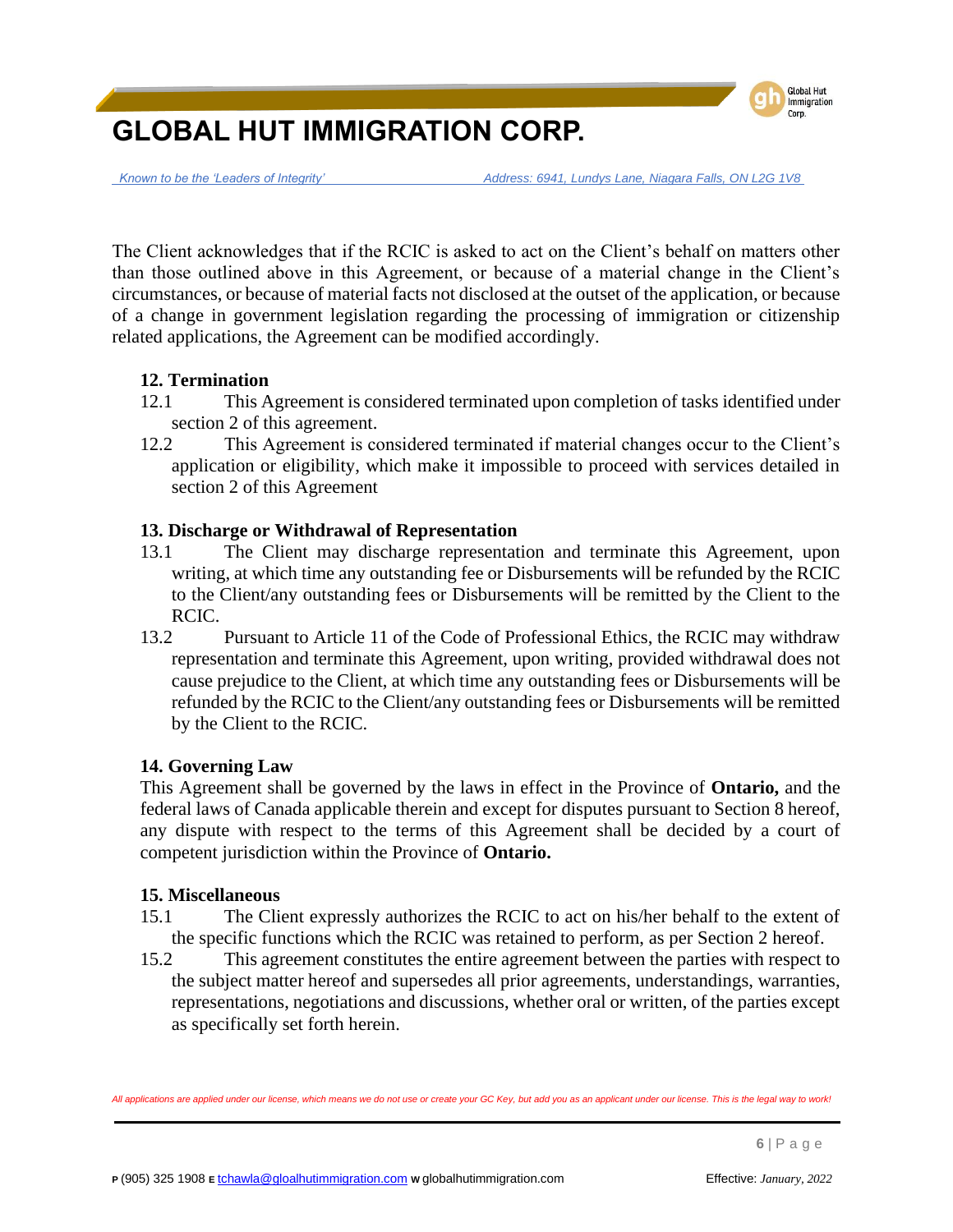

 *Known to be the 'Leaders of Integrity' Address: 6941, Lundys Lane, Niagara Falls, ON L2G 1V8*

- 15.3 This Agreement shall be binding upon the parties hereto and their respective heirs, administrators, successors and permitted assigns.
- 15.4 This Agreement may only be altered or amended when such changes are made in writing and executed by the parties hereto.
- 15.5 The provisions of this Agreement shall be deemed severable. If any provision of this Agreement shall be held unenforceable by any court of competent jurisdiction, such provision shall be severed from this Agreement, and the remaining provisions shall remain in full force and effect.
- 15.6 The headings utilized in this Agreement are for convenience only and are not to be construed in any way as additions to or limitations of the covenants and agreements contained in this Agreement.
- 15.7 Each of the parties hereto shall do and execute or cause to be done or executed all such further and other things, acts, deeds, documents and assurances as may be necessary or reasonably required to carry out the intent and purpose of this Agreement fully and effectively.
- 15.8 The Client acknowledges that he/she has had sufficient time to review this Agreement and has been given an opportunity to obtain independent legal advice and translation prior to the execution and delivery of this Agreement

In the event the Client did not seek independent legal advice prior to signing this Agreement, he/she did so voluntarily without any undue pressure and agrees that the failure to obtain independent legal advice shall not be used as a defense to the enforcement of obligations created by this Agreement.

- 15.9 Furthermore, the Client acknowledges that he/she has received a copy of this Agreement and agrees to be bound by its terms
- 15.10 The Client acknowledges that he/she has requested that the Agreement be written in English language
- 15. 11 An online 'entry form' is presented to each client. Client is responsible to provide 'accurate' information that includes education, employment, hours of work, wage, position, job title, job duties, and where known - the NOC code of the job. and present to Global Hut unedited documents supporting the employment, education, job title, job duties, and where known the NOC code.

15.12 Where client has presented 'accurate information' on all of the above noted under 'client information', Global hut immigration will review the completeness of information, for example, an employment letter must have contents like: employer name, contact information of employer, job location, job duties, hours of work, signature, date, and legal status based on a valid work permit for the duration of work.

*All applications are applied under our license, which means we do not use or create your GC Key, but add you as an applicant under our license. This is the legal way to work!*